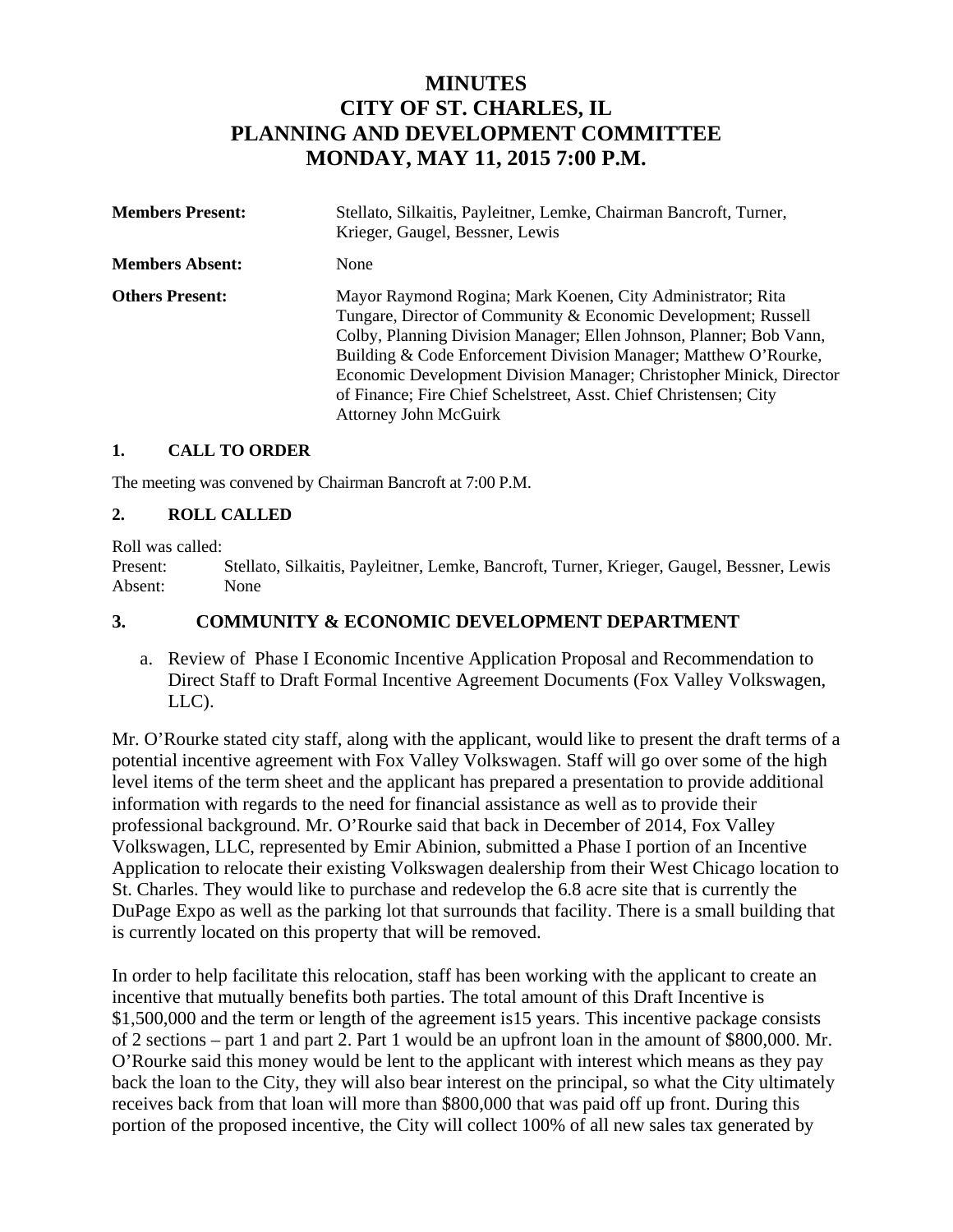motor vehicle sales or vehicle service. Mr. O'Rourke stated that 25% would go directly to the General Fund with the remaining 75% applied to the loan principal and interest. If the applicant relocates the dealership before the principal is repaid, the applicant shall repay the remaining principal balance of the loan.

Once the \$800,000 loan has been repaid to the City, Part II of the agreement will begin, said Mr. O'Rourke. Part II is a sales tax revenue sharing situation where 60 % of new sales tax that comes into the City will go to the applicant and 40% will be directed to the City's General Fund. Shared revenue will continue until the applicant receives a total of \$1,500,000 or until the agreement matures and reaches the15 year term. Mr. O'Rourke stated that if the committee directs us to move forward with an agreement, staff will return with a formal agreement in a few weeks.

Mr. O'Rourke introduced Scott Richmond, the Attorney for Fox Valley Volkswagen, representing Emir Abinion and Shakiel Omar, who are the owners.

Mr. Richmond expressed his appreciation for Mr. O'Rourke, Ms. Tungare, Mr. Koenen and Mr. Minick for working through this process with them.

Mr. Richmond explained that the Fox Valley Volkswagen dealership is looking to move to St. Charles because they feel it is going to be a better fit long term for them as well as allow them to increase the size of the dealership – the sales and service departments that they currently have. They have been a dealership in West Chicago since 2006 so coming to St. Charles – this isn't a new entity, looking to start up from ground zero on this. Mr. Richmond confirmed they are purchasing a 6.8 acre site where the current DuPage Expo is and repurposing the property to generate significantly higher tax revenues for the City of St. Charles. In the year 2014, their sales total for new cars was \$17,740,000 and their service sales was a little over \$1.2 million. Today, that would generate, for the City of St. Charles, over \$200,000 in tax revenue. With this incentive plan, we are looking to partner with the City of St. Charles to accomplish a tax sharing program that would result in an incentive to the Volkswagen dealership to come to St. Charles that would total \$1.5 million dollars, said Mr. Richmond. The cost of this project for Fox Valley Volkswagen is \$8.3 million dollars. They are going to substantially gut and renovate the DuPage Expo and will be creating the new proto-type Volkswagen facility with a very modern look that Volkswagen is using at its other facilities. This will enhance the eastside of St. Charles as well as generate traffic for the Charlestowne Mall area and the various shopping areas in and around that. Mr. Richmond stated that when the dealership comes to St. Charles, it will be a known quantity. In 2012, this Volkswagen dealership won the Diamond Pin Award from Volkswagen International. This is an award that is given to 70 dealers worldwide and only 4 in the U.S. and Canada. They are consistently among the top VW dealerships in the United States. Emir and his business are local in terms of the Buick GMC Dealership that he currently owns and he wants to bring the VW dealership to St. Charles.

Mr. Richmond said there are two portions to this incentive program. One part is a loan  $-a$ partnership with the City of St. Charles. It is an \$800,000 figure which represents roughly about 10% of what the project cost is because the SBA (Small Business Administration), in terms of what the loan would be, requires a 10% upfront payment and this essentially covers that. What the City of St. Charles receives in return is almost \$200,000 in interest and they collect 100% of the sales tax during the term of this loan period. In addition, only 75% of the sales tax generated will be applied toward repayment of this loan, stated Mr. Richmond. If you calculate that, it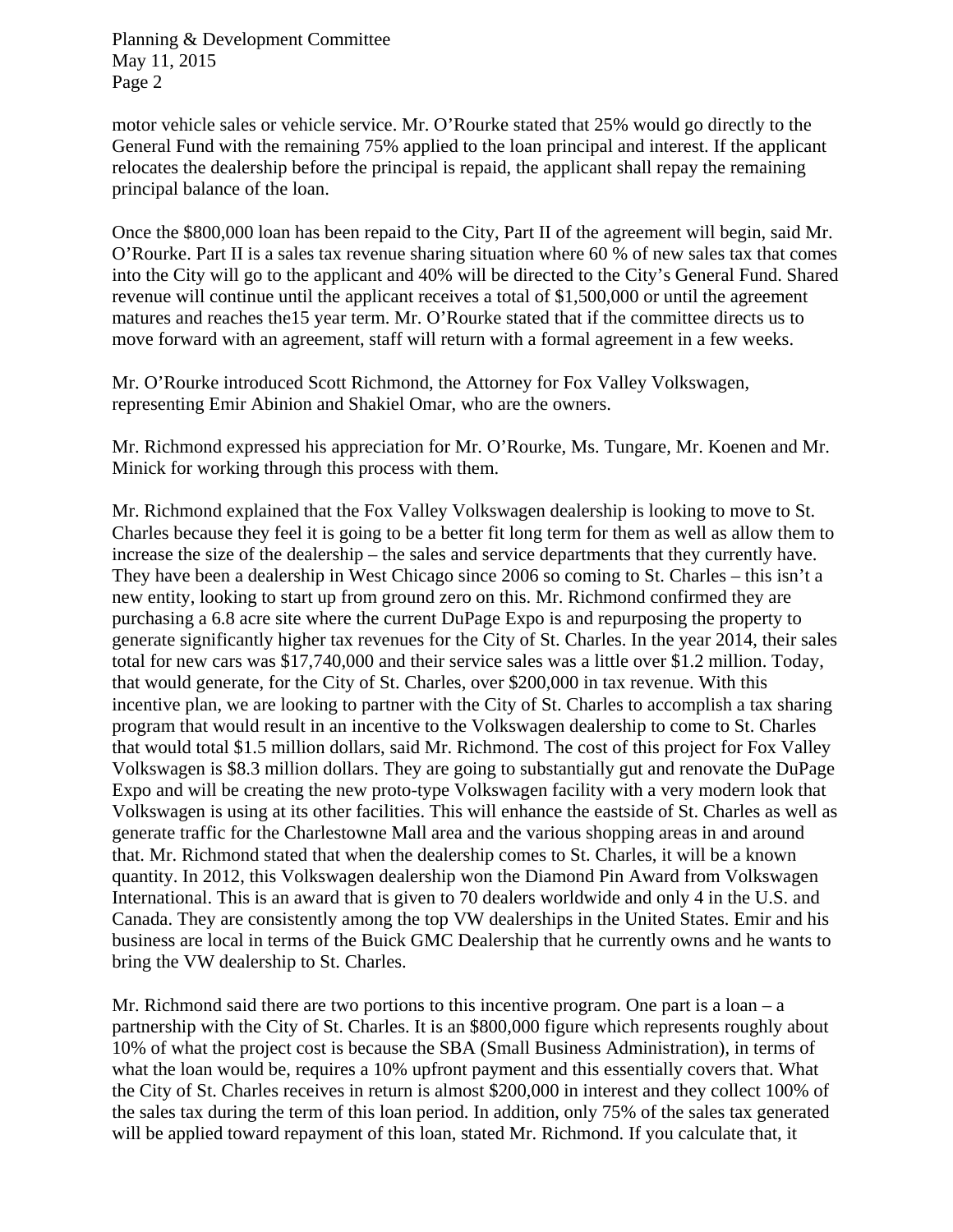would take approximately 7 years to repay the \$800,000 – maybe a little less. If the interest earned is a little under \$200,000 and based on current sales figures from 2014 that would generate another \$335,000 in sales tax revenues. In all, by partnering with Fox Valley Volkswagen, the City will see over \$500,000 in sales tax revenues as part of this repayment plan.

Mr. Richmond stated that Part II of the incentive program contains a sales tax sharing agreement between the City and Fox Valley Volkswagen for another \$700,000 which would take about another 5 to 6 years to pay off in total. Fox Valley Volkswagen does not plan to stay at its current status-quo in terms of sales. Volkswagen is drastically ramping up its marketing in the U.S. The dealership expects to expand its new car sales and service facilities, therefore it is the hope and the plan to have substantially higher sales tax revenues that will not only pay the initial \$800,000 down a lot quicker but also max out the incentive plan faster than 15 years. Mr. Richmond said given the economic climate today, obviously this is a 15 year agreement to hedge against the ups and downs in the economy – however, based on the 8 year history of this Volkswagen dealership, we are fully confident that this will be paid at a maximum in 6 years and 7 months – not at a minimum but the 15 year plan does allow for fluctuations in the economy. Mr. Richmond stated that the sales tax sharing at a 60% - 40% split doesn't happen until the full \$800,000, plus the accrued interest at 6% is paid in full.

In addition, one of the other safeguards that will be put in the agreement states that if the Volkswagen dealership were to pull up and move out of town, anything remaining on that \$800,000 that had not been paid, plus the accrued interest, would have to be paid by that dealership, stated Mr. Richmond.

When the Volkswagen dealership comes to town, it will bring 53 jobs and another 15 within their first full year in operation at the St. Charles location. Mr. Richmond said overall they are confident that this will be a win-win for both the City and for the Fox Valley Volkswagen dealership. Mr. Richmond introduced Emir Abinion, one of the owners of Fox Valley Volkswagen, LLC.

Mr. Emir Abinion, 1421 E. Main Street, St. Charles, Illinois - thanked the council members, development committee and Mark, Rita, Chris and Matt for their time spent on creating this incentive. Mr. Abinion began by telling everyone about himself and his family as well as the organization that is interested in coming to St. Charles. In addition, Mr. Abinion stated they are always major supporters at community events such as River fest and for the past 8 years they have been the major sponsor for Scarecrow Festival. They are also big supporters of local charities such as Lazarus House, Northern Illinois Food Bank, Batavia Food Pantry and CASA, just to name a few. Last year, they donated a vehicle to raffle off for Habitat for Humanity and they raised over \$50,000. Mr. Abinion said this year they donated a vehicle to Cal's Angels, a local organization that helps children and their families stricken with cancer.

Mr. Abinion presented a video displaying their current dealership in West Chicago. This 6 year old building, with Volkswagen's old structure design, sits on 5 acres and is 24,000sf in size. They have outgrown the facility and their choices at this time are to continue renting from Volkswagen or find a new location. Mr. Abinion stated that they are the Number One Loyalty Volkswagen dealership in Illinois which means more people repurchase their vehicles from them than any other Volkswagen dealership in the state. They have had months where they have sold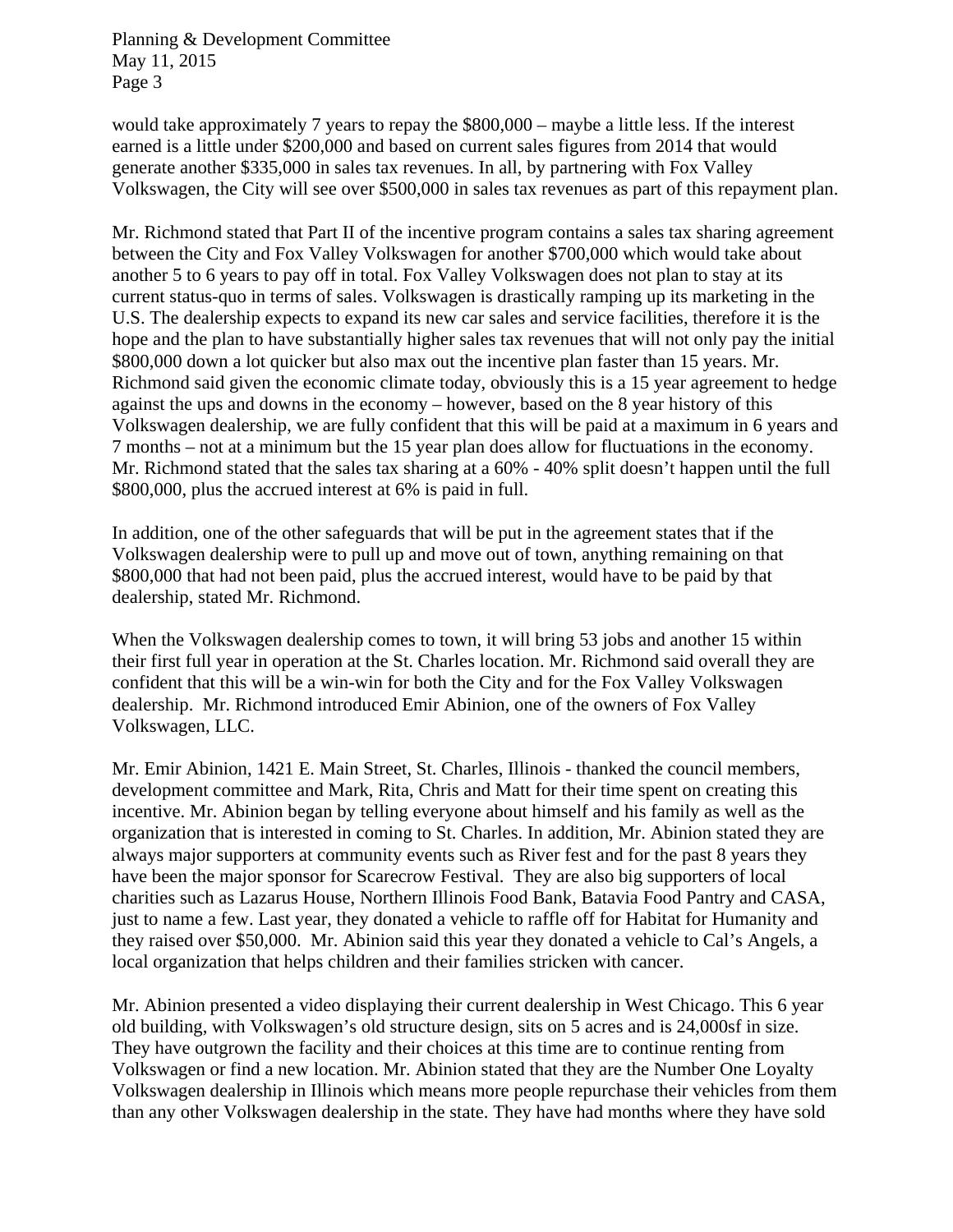100 new Volkswagens at that location. Their 2013 revenues are \$32,000,000 in total sales and in 2014, they did over \$33,000,000 in sales.

Mr. Abinion presented an aerial of where the proposed site would be located. When the building is completed it will be close to 39,000sf. An artist's rendering of what the new façade of the building will look like was also presented. It is a new design by Volkswagen called a 'White Frame Design" – a very clean, ergonomic design and are doing everything they can to make this a LEED Certified building.

Mr. Abinion said some of the benefits that Fox Valley brings to St. Charles is currently they have 1200 to 1400 vehicles serviced at their West Chicago store each month. This will bring more traffic to the east side and help other businesses in the area. They have 45 full-time employees and 53 total including part- time employees and they plan on adding 15 additional employees by the time they open the new facility. Within the next 3 years, they will look at having 75 employees working there. Mr. Abinion stated that this will renovate and improve an underutilized portion of the City that is located at the DuPage Expo Center. In addition, they are projected to be close to \$55 million in sales over the next few years and that will certainly generate significant income to the City of St. Charles for years to come.

Alderman Lewis asked if they will use a type of lighting that will deflect from around the neighborhood. Mr. Richmond stated that they will use LED lighting. When they submit a lighting plan, the light has to decrease as it reaches the edge of the property.

Alderman Bessner asked if there was anything that was not working in West Chicago. Mr. Abinion said their current location served the purpose with having a brand new dealership there 8 years ago. When they were awarded that store, there hadn't been a Volkswagen dealership within 10 miles – with one located in Schaumburg and another in Naperville, so all of this business had been going to one of these locations, stated Mr. Abinion. In West Chicago, they exceed their expected sales volume with their DSI (Dealers Sales Index) at 167% – selling 67% more vehicles than they were anticipated to sell. What is not working is the current size of the building. At the new facility, they will have conference rooms available for their customers and the community to use. Alderman Bessner asked what \$30 million in sales equates to in the number of vehicles. Mr. Abinion said it is approximately 750 new vehicles and 650 pre-driven vehicles with about 1200 customers per day coming in for service. Alderman Bessner verified that with the 15 year agreement - the economy - the way it is now - if it's stable or gets better and with what you are doing and what your expansion is going to create – we are talking half that time as a target. Mr. Richmond replied that at current sales numbers, which is the sales tax generated off of the 2014 numbers, would be \$200,771. If we take 75% of that, because the City is going to keep the other 25% without applying that to the loan, that is a little over \$150,500 a year. If that is calculated out with the interest, it would take 6 years and 7 months to pay off.

Alderman Gaugel verified that the property they are currently in, they are leasing from Volkswagen and they would retain that ownership. Gaugel asked, if another Volkswagen dealership could go in that property – how does Volkswagen govern what dealerships go where? Mr. Abinion stated that their current lease with Volkswagen was a 10 year initial lease with (3) five year options. They had an option to purchase the West Chicago facility but could not come to terms so Volkswagen will hold on to that property for now. There is only one dealership in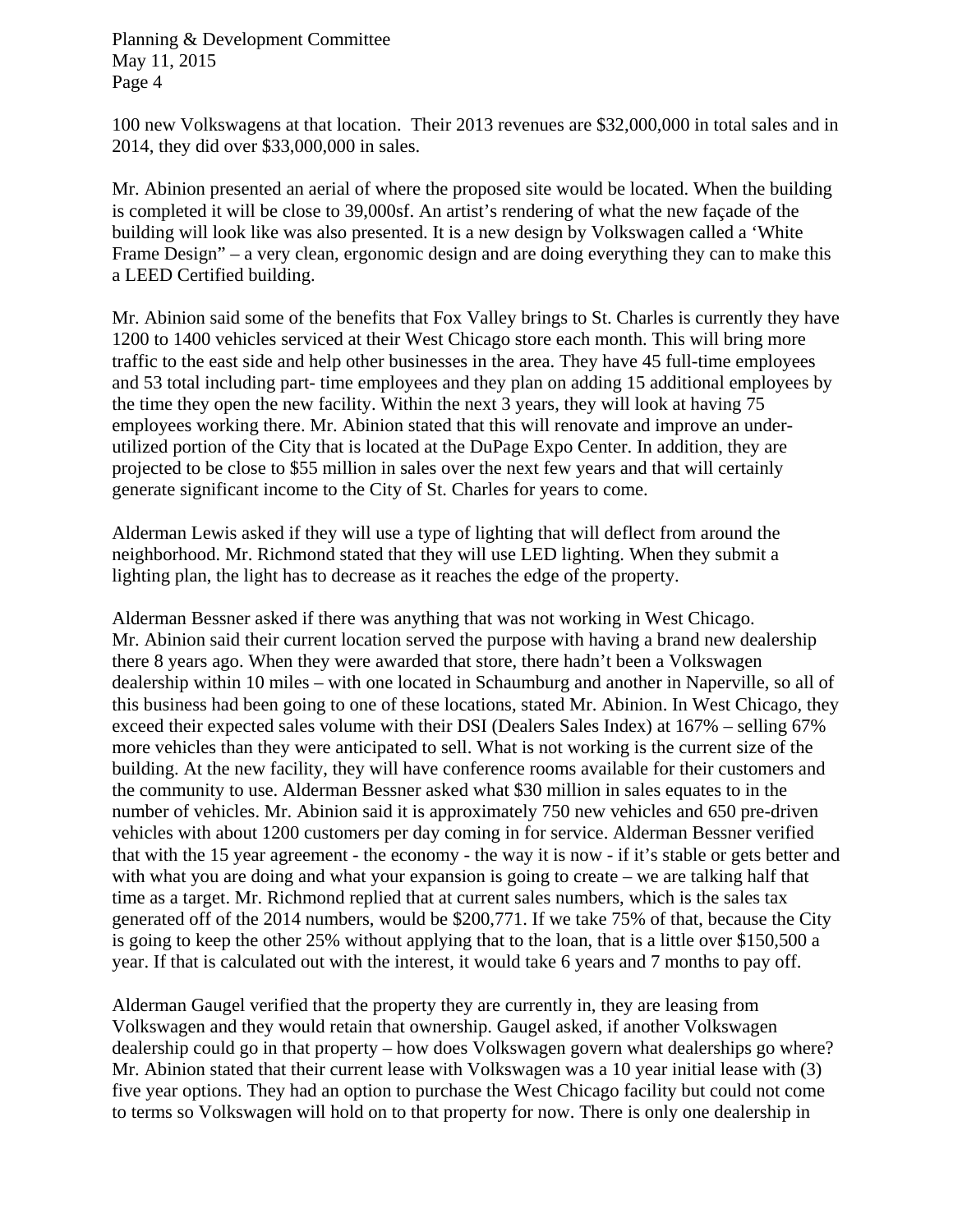this location for Volkswagen and by Illinois franchise laws they cannot put another Volkswagen dealership within a 10 mile radius.

Alderman Gaugel asked if Mr. Abinion had an agreement with them where you will be the Volkswagen dealership or can they say you are done with Volkswagen, and they open the West Chicago location back up and you are on your own? Mr. Abinion stated they just received the conditional approval letter from Volkswagen and what manufacturers usually do is look for a 10 to 25 year commitment for site control. Therefore, with approval to relocate to St. Charles received, they cannot make that store a Volkswagen store.

Alderman Stellato confirmed with Mr. Abinion that they service 1200 customers per month instead of 1200 per day, as he originally stated. Alderman Stellato asked Mr. Richmond if he has done any research on what the real estate tax implication would be. Alderman Stellato stated that according to his calculations, they will generate about a quarter of a million dollars after it is built, what is it generating today and what would the increase be on that. Mr. Richmond said he did not have that information, as they have been focusing on the sales tax. Having a new LEED certified building on this site will drastically increase the property taxes. Mr. Richmond said he will provide the Council with numbers on this. Alderman Stellato said he would like to see what they are earning today and what could be earned once the property is improved.

Alderman Silkaitis said the more competition the better and he thinks this is a good idea.

Alderman Payleitner stated that she had several questions however; a great presentation had all her questions answered.

Alderman Lemke confirmed with Mr. Abinion that the West Chicago site is about 5 acres in size and proposed site will be just less than 7 acres. Alderman Lemke asked if part of the old building will be saved. Mr. Richmond stated that part of the shell will be saved but the entire interior will be different.

Alderman Turner stated that he is perfectly fine with this.

Chairman Bancroft said he would like to commend staff and the applicant for a really creative plan that aligned interests and expanding an existing relationship. Chairman Bancroft confirmed with Mr. O'Rourke that staff is looking for a motion to direct staff to draft a formal incentive agreement. Mr. O'Rourke replied that this was correct and that this would be a recommendation to have staff prepare formal documents to bring back to Council.

Chairman Bancroft asked the audience if there are any questions. There were none.

#### **Alderman Stellato made a motion to approve. Seconded by Alderman Krieger.**

**Roll Call: Ayes: Stellato, Silkaitis, Payleitner, Lemke, Turner, Krieger, Gaugel, Bessner, Lewis Nays: Absent: Abstain: Motion Carried. 9-0**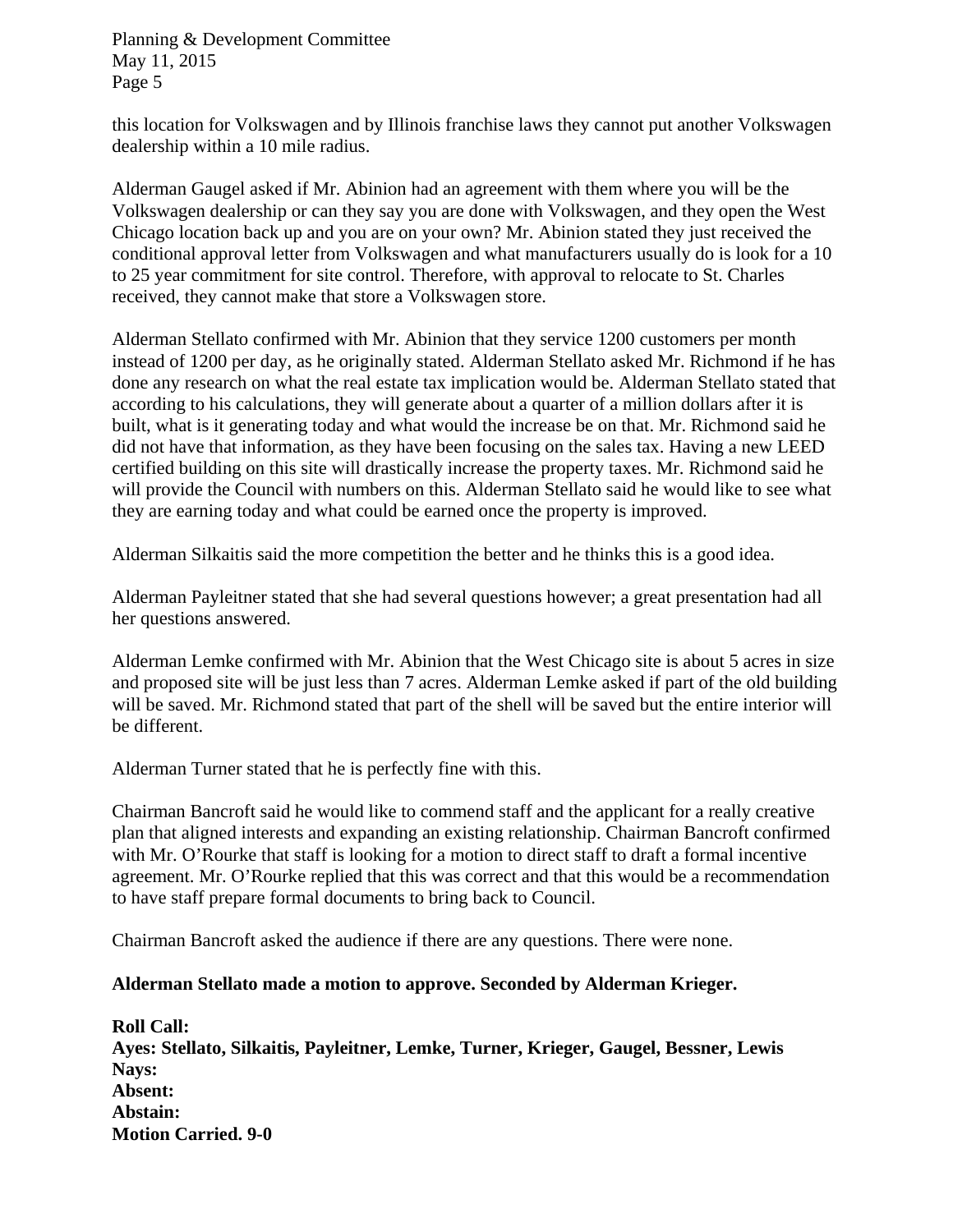b. Presentation of a Concept Plan for Hillcroft Townhomes.

Alderman Stellato stated he would like the record to show that he recused himself from discussion on this. Alderman Stellato left the meeting.

Ms. Johnson said the subject property is a 1.8 acre parcel located on Geneva Road directly north of the Oaks Townhome development. Staff analysis of the Concept Plan and comments from the Plan Commission's review can be found in the Staff Report and in the Executive Summary. The developer is here to make a presentation on the Concept Plan.

Mr. Dan Marshall – Marshall Architects - 812 E. Main Street, St. Charles, IL

Mr. Marshall stated there is a big hill on this site creating challenges. They are proposing to move the entrance to create a T-shaped private driveway, gated, with 12 townhouse units in 4 buildings. There are two, 2 unit buildings that would be located on the east side of the site on Rt. 31 and there would be two, 4 unit buildings on the west side of the site. The 2 unit buildings are first floor master, story-and -a -half townhouses. They have a second story but it is located up in the attic with a look-out basement so the grade falls away with some basement windows provided. Mr. Marshall said the west buildings are 3-stories from the driveway side, with parking on the ground level.

Mr. Marshall presented a concept drawing of the buildings with the east side of the 2-unit building displaying the look-out basements and dormers and a view of the 4-unit building, driveway side. The exterior materials used on these buildings would be cement stucco and stone with multi-layered asphalt roofs. Mr. Marshall stated that the great thing with these buildings is they are taking advantage of the hill they are dealing with. There is a strong tree line located on the west side along the neighboring property line. Their plan includes seeking professional help to save as many trees as possible. Mr. Marshall said they would be fighting traffic and traffic noise and they would space buildings to allow distance from the west property line as well as allowing enough distance in the driveways to allow guests to park there as well. Each unit would have a 2 car garage.

Mr. Marshall stated that there would be storm water detention in the lower part to make sure they are not putting any more storm water off of the site than what is occurring now. There are plans to add a sidewalk to the existing sidewalk located along Geneva Road into the development.

Alderman Bessner asked Mr. Marshall if the roof lines on the 2-story and 3-story buildings, based on the topography - is the height on these buildings close in nature. Mr. Marshall stated that the 2-story buildings are about a story shorter than the 3-story. Buildings three and four have a higher roof line than buildings one and two. Alderman Bessner asked if he knew how the roof line on buildings three and four compared to the single-family homes located just to the west. Mr. Marshall said he did not, however when he looked at them during a recent visit to the property, he said they looked higher along there. Alderman Bessner said he believed the Plan Commission suggested trying to move those units facing Rt. 31 closer. Mr. Marshall stated they have not made any changes yet as they wanted feedback from everyone first. They would prefer to not move them any closer as they are close to a state highway, with expensive decks that would be a part of each unit, and they feel that is something they would be selling around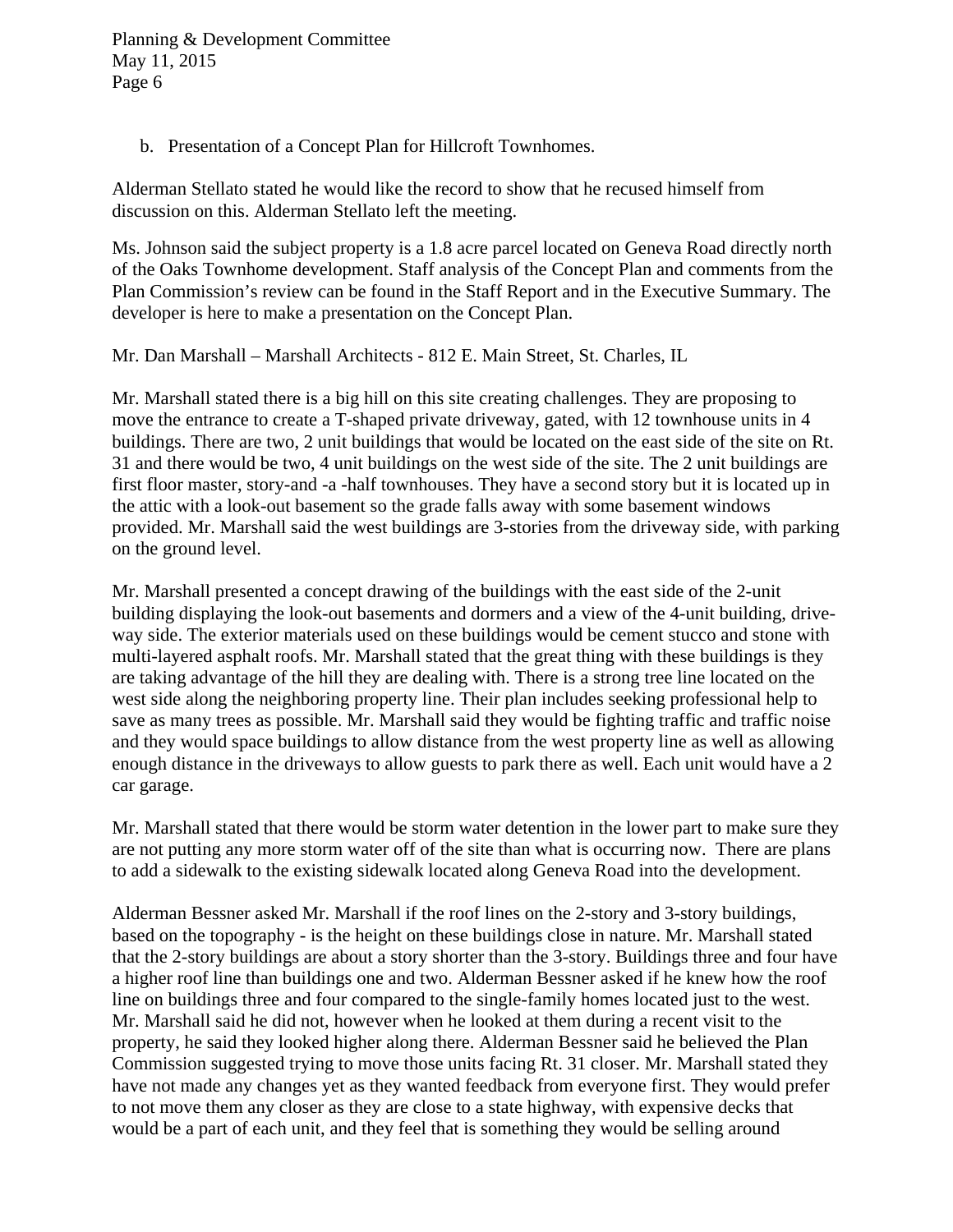already. They are trying to fit 12 units on this site and this density would bring a lot to the downtown in terms of property tax and shoppers. It fits in very nice in this area with high density to the east and south of this site. Alderman Bessner verified with Mr. Marshall that by saving as many trees as possible, does this mean saving all of them. Mr. Marshall said unfortunately trees are not an exact science so there are steps that can be taken such as pruning and providing the trees with nutrients as well as looking into the retaining walls to see which would have the least impact on the high side. They understand this is a big issue and they would like to do as much as they can without moving the buildings.

Alderman Lewis asked how far the buildings would be from the street. Would they be in line with the Oakes Townhomes and other existing structures? Mr. Marshall stated they have not designed their buildings to be in line with the Oaks and the buildings would begin 40ft. from the property line. Alderman Lewis stated that the buildings would be positioned forward already. Mr. Marshall said yes, and they are trying to work with the topography on this site as well. The diagram presented, displayed a long driveway to come in to the property which works well to get the grade up along the driveway without it becoming too steep. Mr. Marshall confirmed the backyards would be 24 ft. to the property line. Alderman Lewis asked if there were any plans to keep the Lilac bushes located along Rt. 31. Mr. Marshall said they have not gone that far in the landscaping plans as yet and acknowledged her concern with them.

Alderman Gaugel asked how the density with this development compares with the Oaks and property located across Geneva Road. Ms. Johnson stated that at this time she did not know the exact density numbers but could provide that information. The zoning to the south (the Oaks Townhomes) is RM 2 which is a higher density zoning with the zoning of the townhome development along the west side of the river being is the same – RM 2.

Mr. John Thornhill – lives in the Oaks. Mr. Thornhill is an advocate for this project. The issue of density for the Oaks was set back in 1967 when the PUD ordinance that approved Foxglade, Units 1 and 2 along with Unit 3 which became part of Willowgate – established a 4-dwelling unit per acre density on the portion west of the Oaks. The Oaks was given 8- dwelling units per acre which corresponds with the current request for RM 1. The portion of Willowgate that was owned by Kimball Hill at the time, was granted the density of 17- dwelling units per acre so the Hillcroft project would certainly fall within the 8-dwelling units per acre.

Alderman Krieger asked how close the building(s) would be to the neighbors that are located on McKinley, in the court area that this development would back up to. Mr. Marshall said 24 feet from the property line. Alderman Krieger asked Mr. Marshall if they were planning on saving those trees along that property line. Mr. Marshall stated those are the trees that they will have to work at saving. There are a lot of big trees in that location and they would work with an arborist to do their best in saving those. There are large pine trees that they plan to relocate from another area on this property to place along the south end there.

Alderman Lemke asked if the tree line is as regular as is shown and if it can be strengthened. Mr. Marshall stated that is the area where some of the larger pine trees would be placed. Alderman Lemke asked about the area to the north as well as to the south of the site, that based on the elevations that exist on the property – it looks like a retaining wall would be in place at these locations. Mr. Marshall stated that yes, there would be a series of terraced stone walls that would create terraces of landscaping. Alderman Lemke asked what the squiggle displayed in the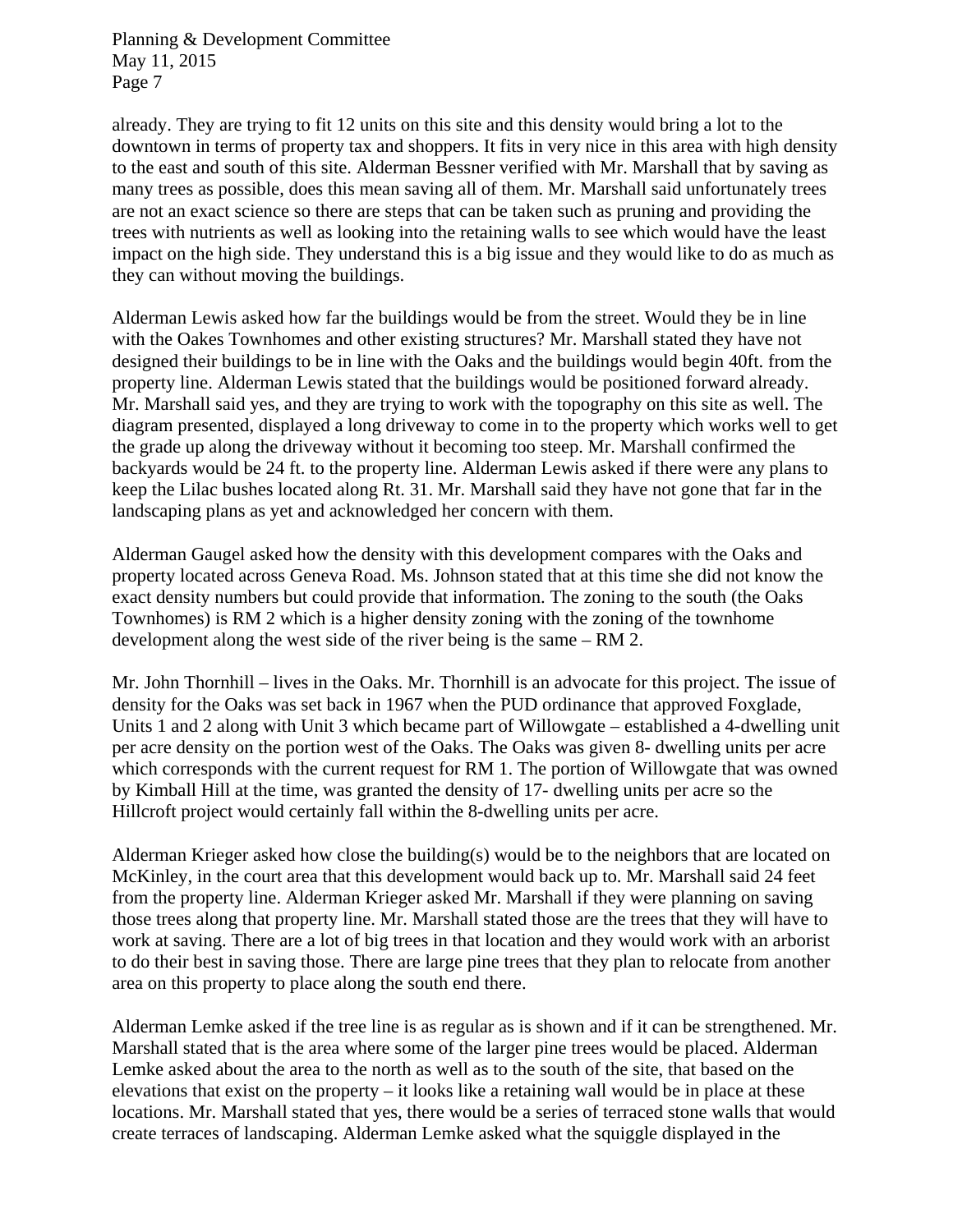driveway area. Mr. Marshall stated that represents a fire truck. In earlier meetings, the Fire Department expressed concern about having proper accessibility to the buildings. Mr. Marshall said that the Fire Department is pleased with this diagram. Alderman Lemke asked if the pockets displayed on the drawing are for parking or for turning. Mr. Marshall stated that they are for turning, backing out and for snow piling.

Alderman Silkaitis stated he is not a fan of having a gated community in St. Charles. What is the reason for this?

Mr. Maurice McNally – 36W442 Hunters Gate Road, St. Charles, IL

Mr. McNally stated that the reason for the gates, with the style of the units that would be in place and for the people that would be interested in these units – the empty nesters or the baby boomers – some of these people may only live there 6 months of the year. The remainder of the time they would spend in warmer weather climates. The people that Mr. McNally has talked with, really like the idea of the security a gate would bring. Alderman Silkaitis asked if there are any other gated communities in St. Charles and staff did not know of any others.

Mr. McNally said he would like to address the issue of the trees on this property. He reiterated that he would like to save as many of the trees as possible and has contacted a company called Big Trees who has a 110 inch tree spade and has the ability to relocate some of the larger trees. In addition, Mr. McNally has met with some of the owners on McKinley and he realizes the concerns they have with some of the trees – in particular along the west tree line. He plans to take 3 of the big evergreens that are located on the property and relocate them to the southwest corner of McKinley to provide as much privacy as possible.

Alderman Lewis asked about the Lilac bushes as well as the stone pillars that are there. McNally said he is not able to guarantee the Lilac's would be saved but he would like to save the stone pillars and relocate them to the new main entrance.

Alderman Lemke stated that the construction of the buildings would contain stone – what is meant by concrete material. Mr. McNally said it would be concrete stucco and it is applied over plywood.

Chairman Bancroft asked if there were any questions or comments from the audience.

Ms. Jeanette Musser – 40 McKinley Street, Lot 3, St. Charles, IL

Ms. Musser provided photos of the tree line as it is today along the west side of the site. Ms. Musser stated that she attended the last Plan Commission Meeting with two of her neighbors. They realized at that meeting that this development will not be single-family; it will be a multifamily situation and they would like to work the developer. Their concerns are the height of the building, the setback and endangering the trees. Ms. Musser said they met with Mr. McNally and he had shown them an illustration of what the height would be like compared to the home that is on the property now and it will be a little lower. The reality is the width of the house compared to what is there now - puts all of their homes that face this property looking at a wall of buildings 24 feet away. In addition, the patios and the decks are protruding even closer to their property. Ms. Musser stated that one of the Plan Commission members suggested moving everything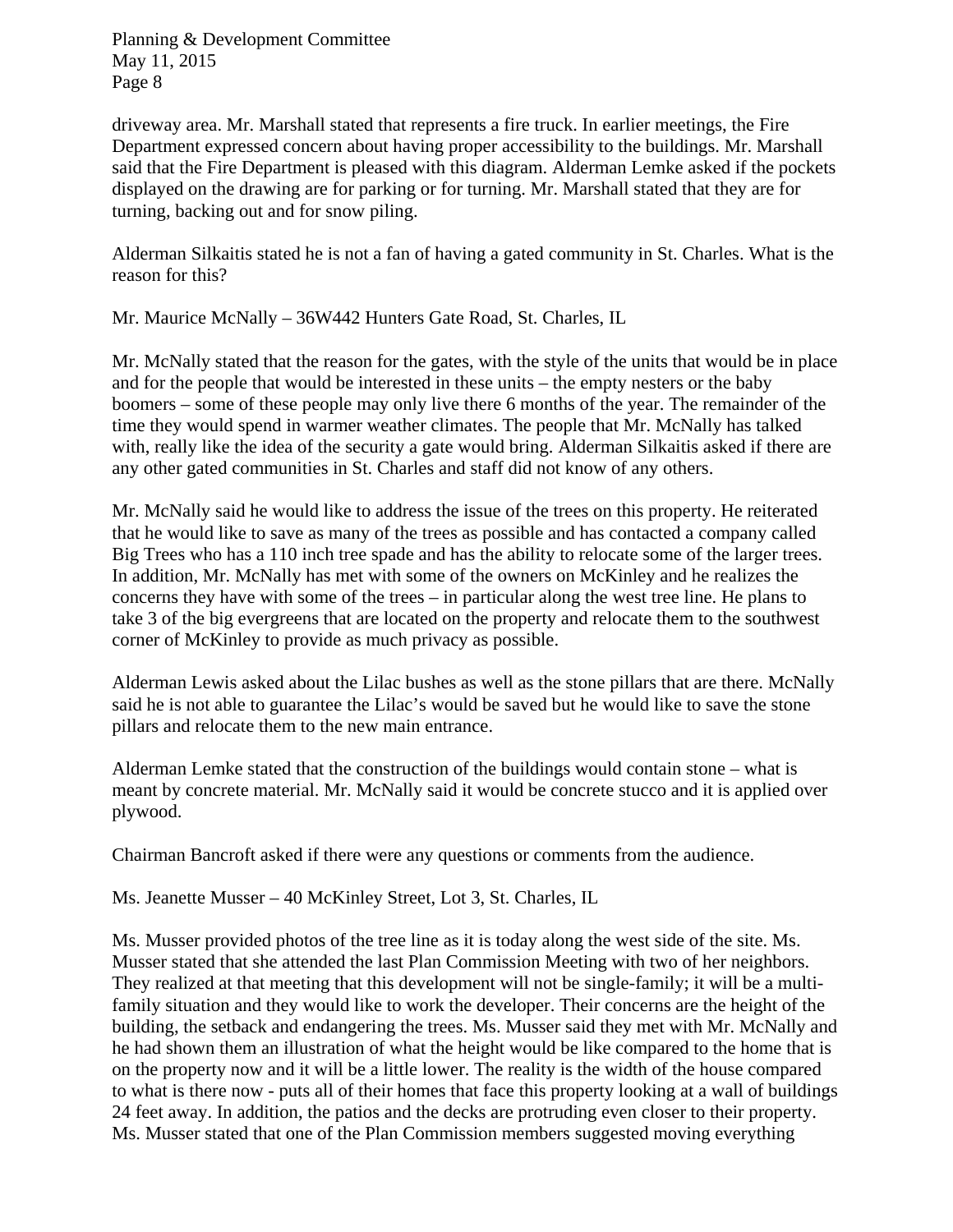forward 10 feet. This would alleviate many of their concerns as well as take it further away from the tree line. During Mr. McNally's visit, Ms. Musser expressed concern with four oak trees ranging from 23 inches to 34 inches in diameter. An area of concern with these trees is that three of these four trees are on the property line but belong to Ms. Musser. If these trees are damaged, they would be left with the cost of taking them down. Mr. McNally has agreed to hire a certified arborist that specializes in the preservation of old Oak trees. Ms. Musser pointed out that the drip line from the oldest Oak tree is about 24 feet and would extend right up to those buildings. As a result, Ms. Musser and her neighbors are very interested in having this project moved further towards the road. The decks could possibly be relocated from the front of the homes to the side so they would not have their deck right on the road.

Mr. Larry Rakunas – 1150 Willowgate Lane, St. Charles, IL

Mr. Rakunas said he has lived in Willowgate, which is the property directly to the east, across Rt. 31, since 2000. He currently serves as President on their Board of Directors and has been very involved in the drainage issue that has been presented to the City concerning their detention ponds. Willowgate is a PUD, so they are directed by the guidelines that had been put into place in 1994. About 80 acres of St. Charles drains through Willowgate on the north end as well as to the middle, which goes into their detention ponds. Mr. Racunis says he is happy to see that this proposed development would have a detention pond; however there will be considerably less grass and soil to soak up some of the water. What concerns Mr. Rakunas is the setback. Willowgate is in the process of trying to reconfigure their ponds. Mr. Rakunas is asking the City to look at the drainage through Willowgate very closely. He would like to see permiable Pavers put in place to keep the water on site while helping the environment.

#### Ms. Terry Spears – 15 Horne Street, St. Charles, IL

Ms. Spears said she is located directly behind in the northwest corner. The landscaping was discussed last week. There is one deciduous tree in that corner, however the landscaping Mr. McNally is referring to on that further wall preceding- there is a low lying fence in place. Ms. Spears would like to see that bermed quite high to eliminate their view of overlooking that parking area. Currently, they live in a home that is glassed off and they enjoy their view. The future will bring a view of a driveway and cars. Ms. Spears feels a development consisting of 12 units at this location will cause a lot of congestion in this area as it relates to traffic. There are many accidents already at Rt. 31 and Horne Street. In addition, 12 units on 1.8 acres is too much. Ms. Spears said some of the things they like best about St. Charles is the old trees, the charm, the green space and the Lilac bushes – the old-time charm. All the neighbors in the area are just devastated by what is being proposed. Ms. Spears stated she is pleased that there is a high-end builder coming in with such great architecturally designed homes. She believes at least one of the buildings need to be removed from the overall plan and to reconfigure the layout of the entire development to create more green space.

John Thornhill – the Oaks in St. Charles

Mr. Thornhill stated that their board has not had a meeting since the proposal notices went out, so there has never been a formal position taken. However Mr. Thornhill said the board members are completely behind this project. When they embarked on the storm water management project in the Oaks, they were aware of problems involving downstream property owners. Much of the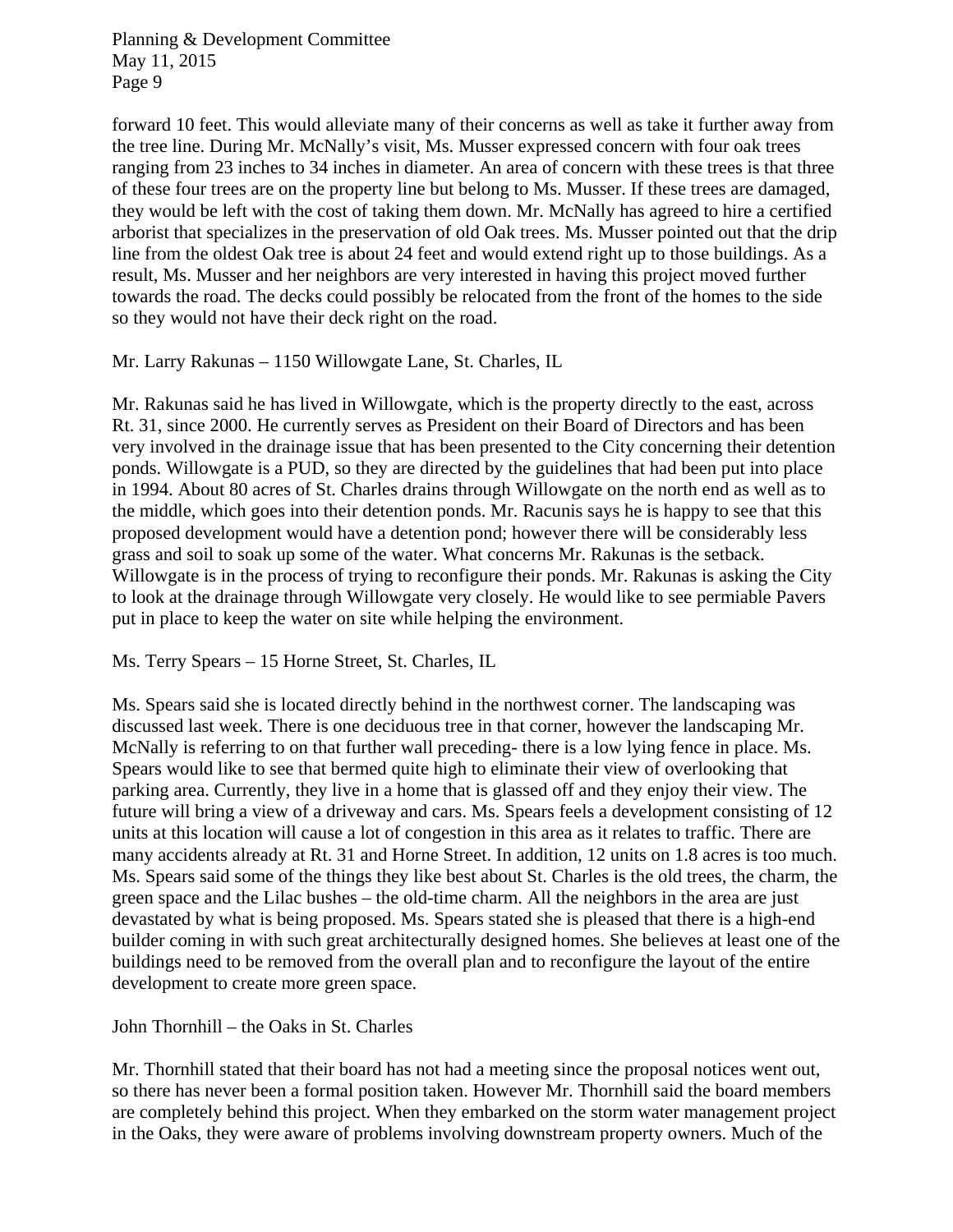material they were receiving came from McKinley Street they and Willowgate had no control over. Mr. Thornhill stated that the portion of pollution that the Oaks contributed has been taken care of so the net effect on Willowgate has been positive.

Chairman Bancroft stated that the applicant has requested feedback on the Concept Plan and staff has provided a short list of considerations that include: change in land use from single-family to townhomes, proposed number of units, building architecture and site layout.

Alderman Lewis asked if there is literally a gate that will go up and down. Mr. McNally replied yes. Alderman Lewis then asked if there was a traffic study done and if this would cause any backup on Rt. 31 with people waiting to enter through the gate. Mr. McNally said there is enough room from pulling in on Rt. 31. Alderman Lewis asked about delivery trucks or garbage trucks accessing the property. Chairman Bancroft stated this is a Concept Plan so they won't have results from all of the studies.

Alderman Lewis says she does have a bit of an issue with all of the ridge lines. She is trying to imagine the two different levels. Mr. McNally stated that basically it is not two different ridge lines – it is the steps. There are two steps with only one step to each building in the back. They were trying to follow the topography of the property with the steps on the ridge lines. Alderman Lewis stated she would like to see a drawing displaying this. Alderman Lewis asked why they changed direction from a single-family development to a multi-family. Mr. McNally stated that he feels empty nesters are looking more for townhomes instead of a single-family home. Alderman Lewis said she would like to see the density come down a little and to offer more green space.

Alderman Bessner said with regards to townhomes, he believes this would be a good buffer to have in this area. As far as having 12 units, Alderman Bessner said 12 might be pushing it a little and the height is a little bit of a concern as well in particular, how it relates to the McKinley properties in that cul-de-sac in the back. The building architecture is solid and wonderful. Alderman Bessner strongly recommended that they listen to the comments made by the Plan Commission about moving the property up as far as they can to Rt. 31.

Alderman Gaugel said overall, he has a favorable opinion of the site. He agrees that this would be a good buffer with townhomes and he thinks the number of units is fair, but no more. The architecture is fantastic. The site layout is the only area of concern. The RM zoning they are going for - there are 3 areas where they would not comply. Those areas are the minimum lot width – they are short by 1.7 feet, the building height maximum is 35 feet and they are at 38 feet and 41.6 feet. The last area would be the rear yard, which is the biggest concern for him. Alderman Gaugel stated that they have had success with builders and developers who have approached the neighbors and worked out an agreement that everyone was happy with. Lastly, he strongly encouraged them to listen to what the Plan Commission has said with regards to adding to that rear buffer as well.

Alderman Krieger stated she is very concerned about the number of units and the McKinley culde-sac – she would like to see things moved forward. Her preference would be to see 8 townhomes instead of 12. In addition, Alderman Krieger would like to see the trees remain – moving trees can be very risky and they very rarely survive more than a year if that. Once again, the design is very pretty and Mr. Marshall always does a great job so there is no concern about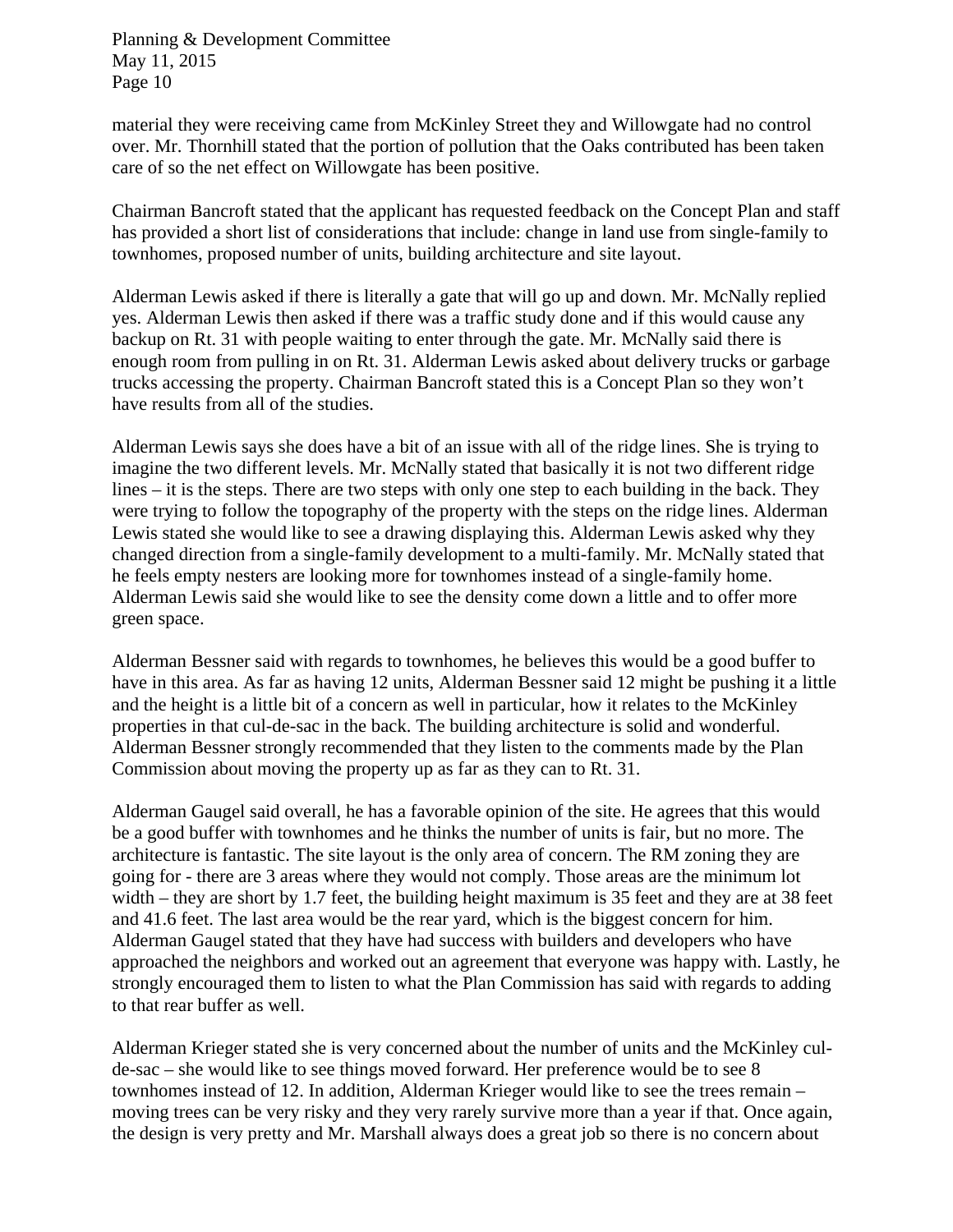that. In addition, Alderman Krieger is concerned about the water run- off. She has been in a few meetings with the Viewpointe neighbors years ago and they work very hard to keep their site clean. She would like to see a few tweaks to the design and save the trees without moving them.

Alderman Turner would like to see the project moved 10 feet toward Rt. 31.

Alderman Lemke stated that he is concerned about the preservation of the trees. He suggested not moving forward without some type of a bond or assurance that if those trees should die in a year or two, that the homeowners are not on the hook for what this development does. Alderman Lemke suggested 8 to 10 units on this site with the entire project evenly spaced between the lot lines of Geneva Road and McKinley. Regarding the street access, he is assuming that these will be private streets so the residents will have to do their own plowing as well as retain private trash collection. Alderman Lemke said he was talking with individuals in the building industry about Dryvit with regards to the issues they have had with this product. A reduction in the use of Dryvit would be beneficial. Mr. McNally replied that they will not be using Dryvit in any of these units – they would use natural stucco. Alderman Lemke said stucco is concrete over some type of masonry and if this is applied over plywood, he questioned the longevity of a product like this.

Alderman Payleitner asked for confirmation regarding the roof line comparison between what they are proposing to what the existing roof line is. Mr. McNally said over on the northwest corner, the high ridge roof line is approximately 8 feet lower than the existing home that is there right now. Alderman Payleitner concurs with her colleagues on the conversations thus far. She stated that she always encourages new developments be good neighbors and appreciates the steps they have taken in this direction. Alderman Payleitner expressed importance with the back buffer, the view and the trees.

Alderman Silkaitis stated that he feels the project should be moved closer to Rt. 31. He likes the design and architecture and can see that this would be a high-end product. Alderman Silkaitis also encouraged them to work with the neighbors as they presented valid points to consider. The gated community remains a concern for him.

Chairman Bancroft asked if the feedback they received was helpful. Mr. McNally stated that it was. Chairman Bancroft stated that he liked the project very much – with the architecture being terrific. His experience with the gates is they become much more decorative and much less security over time.

Mr. McNally thanked everyone for their time and insight into this project.

c. Recommendation to approve an Amendment to Special Use for a Place of Worship for 1710 S. 7<sup>th</sup> Ave. to include 1202 Pomeroy Ct. (Salvation Army).

Alderman Stellato rejoined the meeting.

Ms. Johnson stated that this is a Special Use Amendment for 1202 Pomeroy Ct., the Salvation Army. A Special Use for a Place of Worship was approved for 1710 S.  $7<sup>th</sup>$  Avenue in 1962. The Salvation Army purchased the property in 1992, and then in 2002, constructed a new facility on the property. The Salvation Army Tri-City Corp. has applied for an amendment to the Special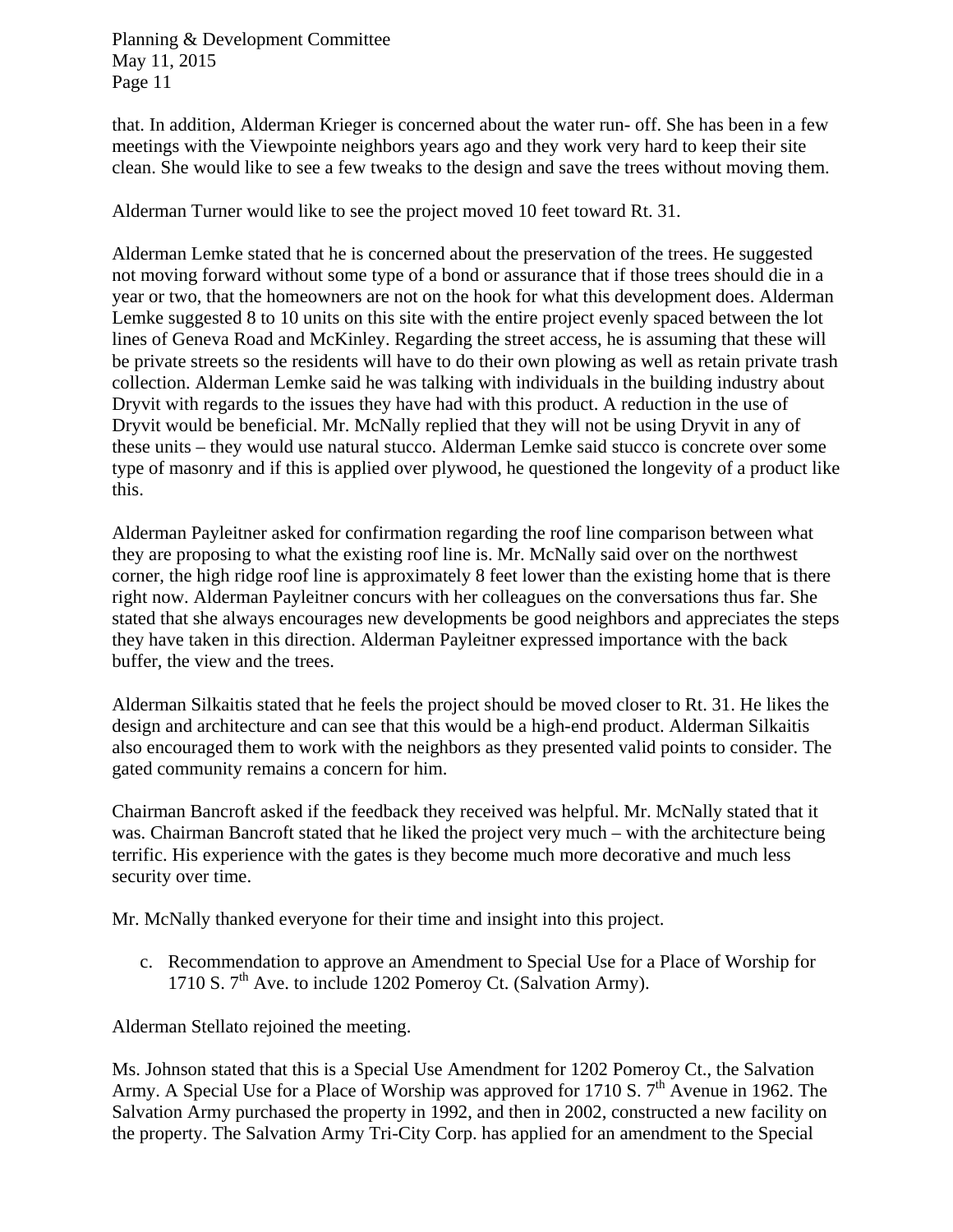Use to include the property located at 1202 Pomeroy Ct. for the purpose of expanding their parking lot. Proposed is a 20 stall parking lot in place of the existing family home on the property, which would be demolished. The lot would be accessed from the existing Salvation Army access point off of S.  $7<sup>th</sup>$  Ave. Landscape screening is proposed along  $7<sup>th</sup>$  Ave. and Pomeroy Ct. and a 6ft. screen fence is proposed along the east property line adjoining the residential neighbor to the east. The Plan Commission held a Public Hearing on the Special Use Amendment on May 5<sup>th</sup>. At the Public Hearing, neighboring residents expressed concern for the potential impacts of the use on the residential neighborhood as well as concern about the possibility of Salvation Army expanding further in the future. The Plan Commission recommended approval with a vote of 6 to 1 with 4 conditions:

- 1. No access to the property be provided from Pomeroy Ct.
- 2. Lighting fixtures shall not exceed 15 ft. in height
- 3. The applicant work with staff to screen the property and maintain the residential character of the neighborhood
- 4. The parking lot be shifted to the west to allow for additional landscaping on the east side along the fence

Ms. Johnson said that in response to this application, the applicant has submitted a revised plan. They have added additional landscaping along Pomeroy Ct. and have shifted the lot a couple feet to the west to allow for landscaping along the fence on the east side. The applicant has also expressed agreement to the first two conditions as well, which would restrict access to Pomeroy Ct. and also that lighting fixtures will not exceed 15 ft. in height.

Chairman Bancroft asked if there were any questions.

Alderman Gaugel asked if the applicant was present. Ms. Johnson stated that a representative was present.

Charles Peterson, applicant and representative for Salvation Army Tri-City Corp.,  $-407$  S.  $10^{th}$ Street, St. Charles, IL

Alderman Gaugel asked the applicant if his intent was to grow or expand this facility. Mr. Peterson said that if the opportunity would exist to purchase additional homes along Pomeroy Ct., they would certainly consider that. Alderman Gaugel said his concern with that is this is not the place to grow; however, he believes whole heartedly in what the Salvation Army does. It is the location that is the issue being this is a residential neighborhood. Alderman Gaugel stated that if their intent is to expand at this facility, this isn't the neighborhood to do it in. The Comprehensive Plan has designated this area as single-family homes. Concern has been expressed from many residents about this- if that next property to the east becomes available, is that going to become a parking lot; even with this, you are below what the minimum requirement is for parking. Mr. Peterson stated that one of the reasons they were attempting to do this was to take a lot of the parking off of  $13<sup>th</sup>$  Ave. as well as Pomeroy Ct. We do not plan to expand our building in any way. Alderman Gaugel asked Mr. Peterson to explain his statement made earlier about the opportunity presenting itself to expand, what would you do. Mr. Peterson said one of the long-range programs is to create open space as well as playground space which they currently do not have. They would like to provide more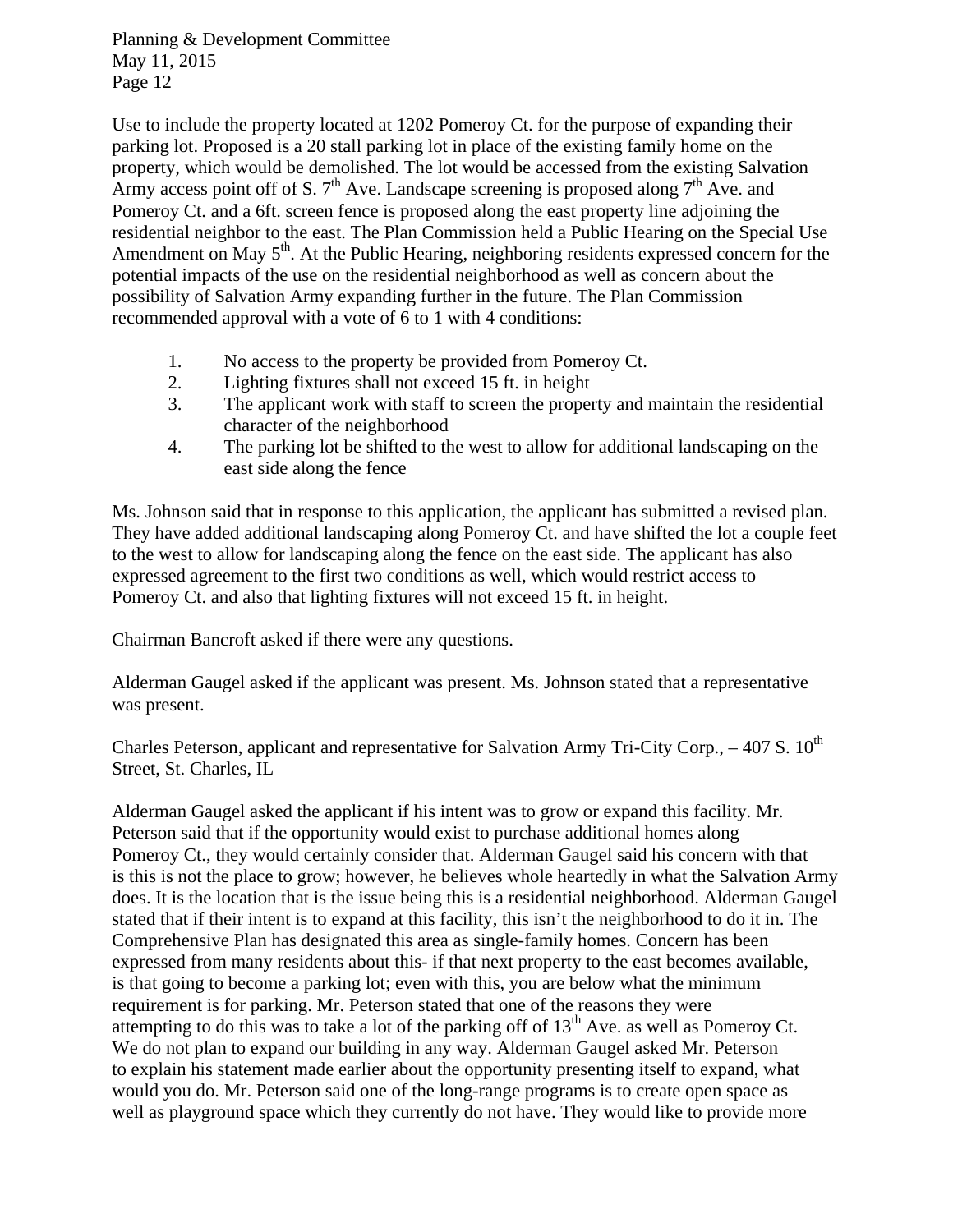as they have a large daycare program that is growing. Mr. Peterson stated that their monthly food distribution has doubled over the past few years since 2008. They have more people coming to the building and using the building and they are trying to facilitate that.

Chairman Bancroft confirmed that the issue at hand is this new property becoming a parking space to satisfy an existing deficiency, correct? Mr. Peterson said that, as he understands it, is a deficiency that came about because their parking was prior to the present zoning code and they were permitted a certain amount of parking spaces on the street at that time and the zoning code does not permit that now. Mr. Colby agreed. Chairman Bancroft stated that what they are dealing with on this is the addition of a parking lot to satisfy the Special Use. Mr. Peterson said any additional expansion would have to come back before the Plan Commission.

Alderman Krieger stated she is concerned that there might be a precedence being set as there are other churches that have become landlocked and they may see this as an opportunity to purchase or demolish homes around them.

Alderman Lemke said there is clearly not as much space between the parking and the existing home. That is where the landscape belongs – not between the parking and the street. Move the landscape between the parking and the existing residential and make it a permanent easement so that there is no misunderstanding that this is going to become more parking at some point.

Alderman Payleitner said she disagreed and feels the landscaping hides the parking lot from the neighborhood. Alderman Payleitner asked staff if all of the Plan Commission's recommendations were addressed. Ms. Johnson said the two that were addressed were adding additional landscapes screening along Pomeroy Ct. and then also shifting the parking lot closer to  $7<sup>th</sup>$  Ave. to allow for landscaping along the east side, along the fence. From the last plan they have added a significant amount of landscaping on those sides. Ms. Johnson stated the other two issues – one being access to Pomeroy Ct. – this would be written into the amended ordinance stating access would be restricted to Pomeroy Ct. and the light height would be written in and a lighting plan would be required at time of building permit.

Alderman Stellato said this is a land use issue and he has a concern about this. Pomeroy Ct. now goes from having a house as a gateway when you pull into it to a parking lot. This is equivalent to spot zoning as you begin to get this use that really isn't compatible with any pieces of property around it. If the lot were further in the back and you could expand without broadcasting to everyone that pulls into that neighborhood that there is a parking lot here, that would be better. Alderman Stellato commended Mr. Peterson for doing all they can and for listening to the Plan Commission. At the end of the day, it comes down to a land use issue and he cannot support it.

Chairman Bancroft asked if there were any comments from the audience.

Tim Nagengast – 1211 Pomeroy Ct., St. Charles, IL

Mr. Nagengast stated that he did speak to the Plan Commission a week ago about the following concerns. This is a residential area and even with landscaping, it still remains a parking lot. Currently, when looking out his living room window, he sees a nice neighborhood - not a parking lot with lights and landscaping to try to hide the parking lot. Mr. Nagengast said the Salvation Army stated at the meeting last week that their goal is to buy up as many properties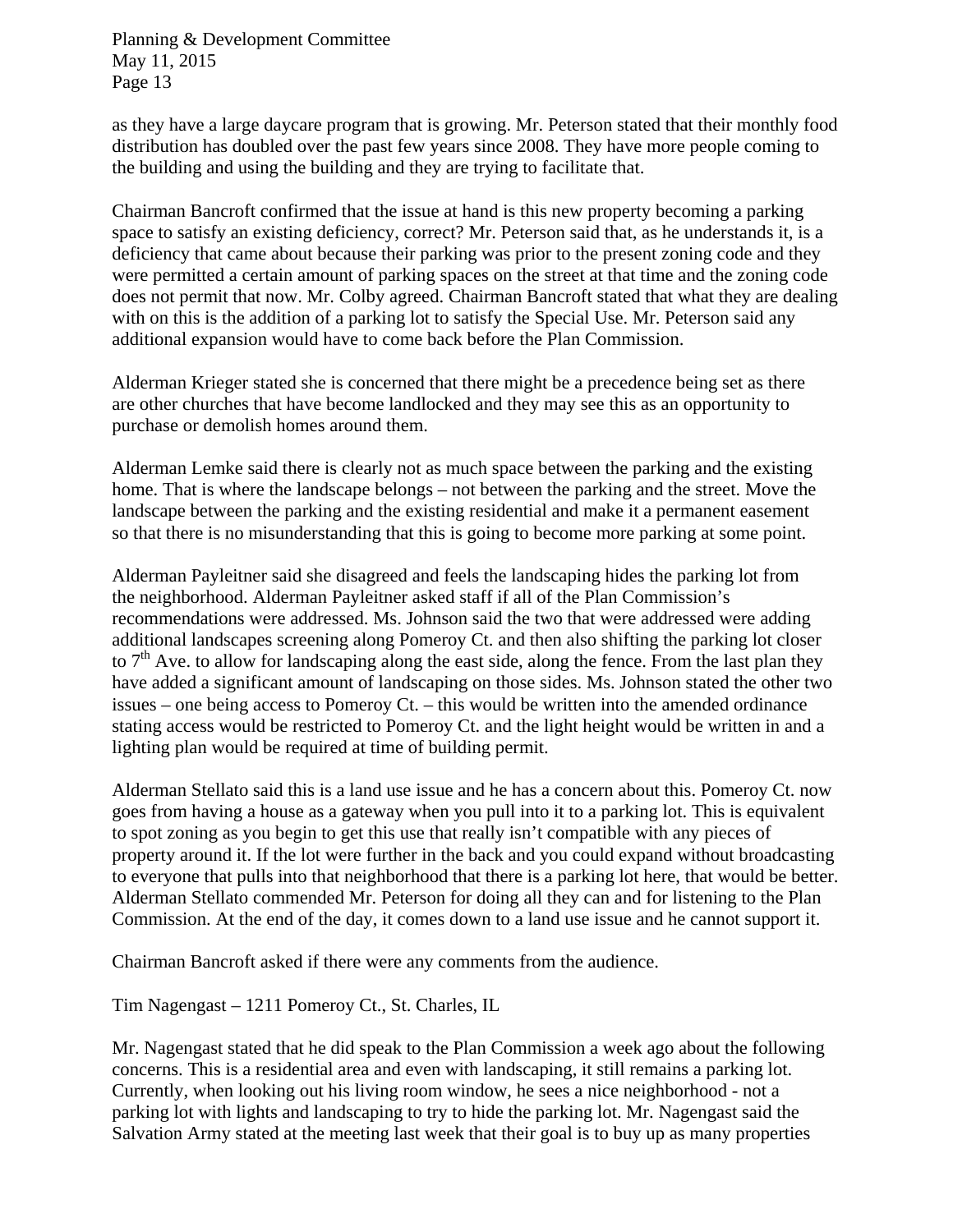as they can so they can expand the services that they want. This would set dangerous precedent and this would be the beginning of purchasing other homes in the area. Mr. Nagengast said Major Miller came to his home and spoke with him personally and stated they want to buy the house to expand their services and they need the space to put people in the house and they would consider filling in the pool in the back and put parking there. Approximately two months later, he received a letter stating they are going to tear the house down and put in a parking lot.

Alderman Payleitner asked Mr. Nagengast if he sees any parking issues along Pomeroy Ct.,  $7<sup>th</sup>$  Ave. and 13<sup>th</sup> Ave. Mr. Nagengast said there are cars parked in Pomeroy Ct. at times and he does see a lot of people turning around in the circle because they do not know it is a court. There is a lot of activity here already – a lot of kids in the area and with more parking that will just worsen the problem.

Chairman Bancroft asked if there were further comments from the audience.

Alderman Lewis asked Mr. Kessler, Vice Chair of the Plan Commission, who was in the audience, if he could state why he did not support this.

Mr. Tim Kessler, Vice Chair of the Plan Commission – 1203 Main Street, St. Charles, IL

Mr. Kessler said the issue was directly around the land use issue. In 2002, when the new facility was constructed, there may have been some shared on street parking. Mr. Kessler said there is a need and desire for them to expand in this residential neighborhood. There is a problem that needs to be corrected. There is a 3 parking spaces per seat requirement for this facility and it requires 56 spaces, and even with this parking, we are correcting a problem that exists that was allowed to occur. Mr. Kessler stated this is a residential neighborhood and this facility cannot continue to grow in a residential neighborhood. They have great ideas and offerings; however, they will have to find another facility.

Chairman Bancroft asked for a motion to recommend the approval of an Amendment of a Special Use to include 1202 Pomeroy Ct. There was no motion. Chairman Bancroft stated it looks like it fails for lack of a motion.

Mr. Colby asked if there was a motion. Chairman Bancroft stated there was no motion. Alderman Stellato asked if a motion to deny is needed. Mr. Colby said that would be appropriate. Staff will be looking for direction from the Committee on advancing the application to Council and with a motion to deny, staff would prepare an ordinance that is for denial, in the event the applicant requests the Council to take action on it.

#### **Alderman Stellato made a motion to deny the request. Seconded by Alderman Gaugel.**

**Roll Call: Ayes: Stellato, Silkaitis, Payleitner, Lemke, Turner, Krieger, Gaugel, Bessner, Lewis Nays: Absent: Abstain: Motion to deny carried, 9-0**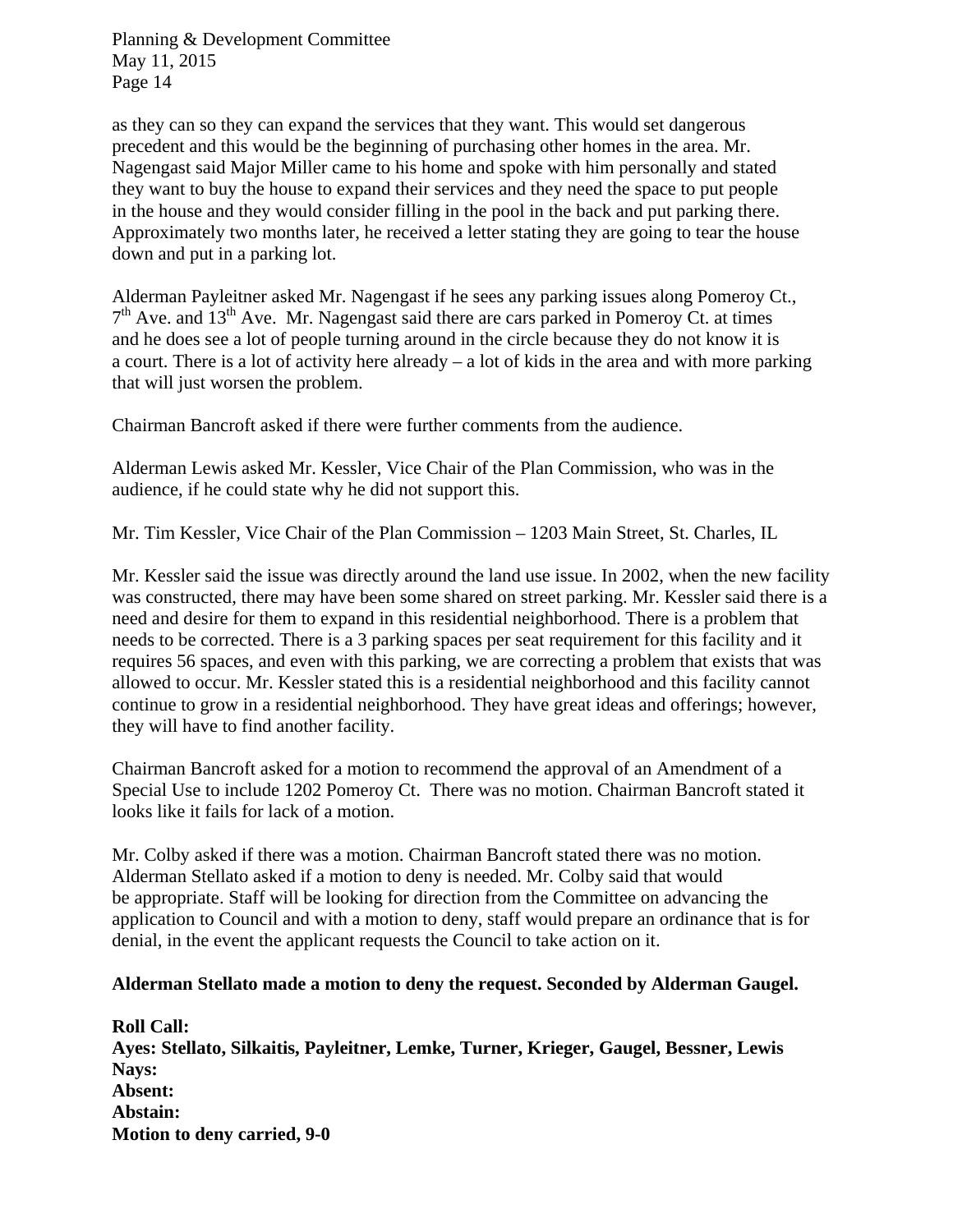> d. Recommendation to approve a revised Final Plat of Subdivision for the Quad St. Charles – Unit 1 Resubdivision (theater lot).

Mr. Colby stated that item d is the Final Plat of Subdivision regarding the request that has been submitted by the owners of The Quad – St. Charles. They are requesting a revision to the plat that was approved to create a building lot for the theater. After the subdivision was approved and recorded, the owners realized that the theater lot included a small area that is in access to a loading dock to the mall building. They would like to retain that as part of the mall's ownership. Since the lot has already been subdivided, they are going to be splitting off that small parcel. Staff has reviewed the proposed subdivision and found it in compliance with the PUD. Staff is asking the note be added to the Plat that this small lot that is being created will not be a buildable lot on its own but could be built on in combination with the adjacent lots.

## **Alderman Silkaitis made a motion to approve. Seconded by Alderman Lemke. Approved unanimously by voice vote. Motion carried. 9-0**

e. Recommendation to approve a Facade Improvement Grant Agreement for 111 E. Main St. (Riverview Counseling Services)

Mr. Colby said the project scope includes replacement of the deteriorated wood store front on the lower level with brick below the windows and Dryvit/EIFS material above, which would match the rest of the store front. The grant would cover \$10,000 and the Historic Commission has recommended approval of the grant.

## **Alderman Stellato made a motion to approve. Seconded by Alderman Krieger. Approved unanimously by voice vote. Motion carried. 9-0**

f. Recommendation to approve a Facade Improvement Grant Agreement for 11 N. 3rd St.

Mr. Colby said this property is also known as Old St. Charles Place. This is a multi-tenant commercial building. The project scope includes replacement of deteriorating wood trim elements on the building, replacement of doors, windows, sign panels and also re-roofing a portion of the building. The grant would cover up to \$20,000 of the repairs. The Historic Commission has recommended approval of this grant.

## **Alderman Stellato made a motion to approve. Seconded by Alderman Krieger. Approved unanimously by voice vote. Motion carried. 9-0**

g. Recommendation to approve a Facade Improvement Grant Agreement for 100 W. Main St. (Hotel Baker)

Mr. Colby said this grant is for the completion of the Hotel Baker Window Restoration  $\&$ Repainting Project. They received a grant in 2014. They completed the work on the south and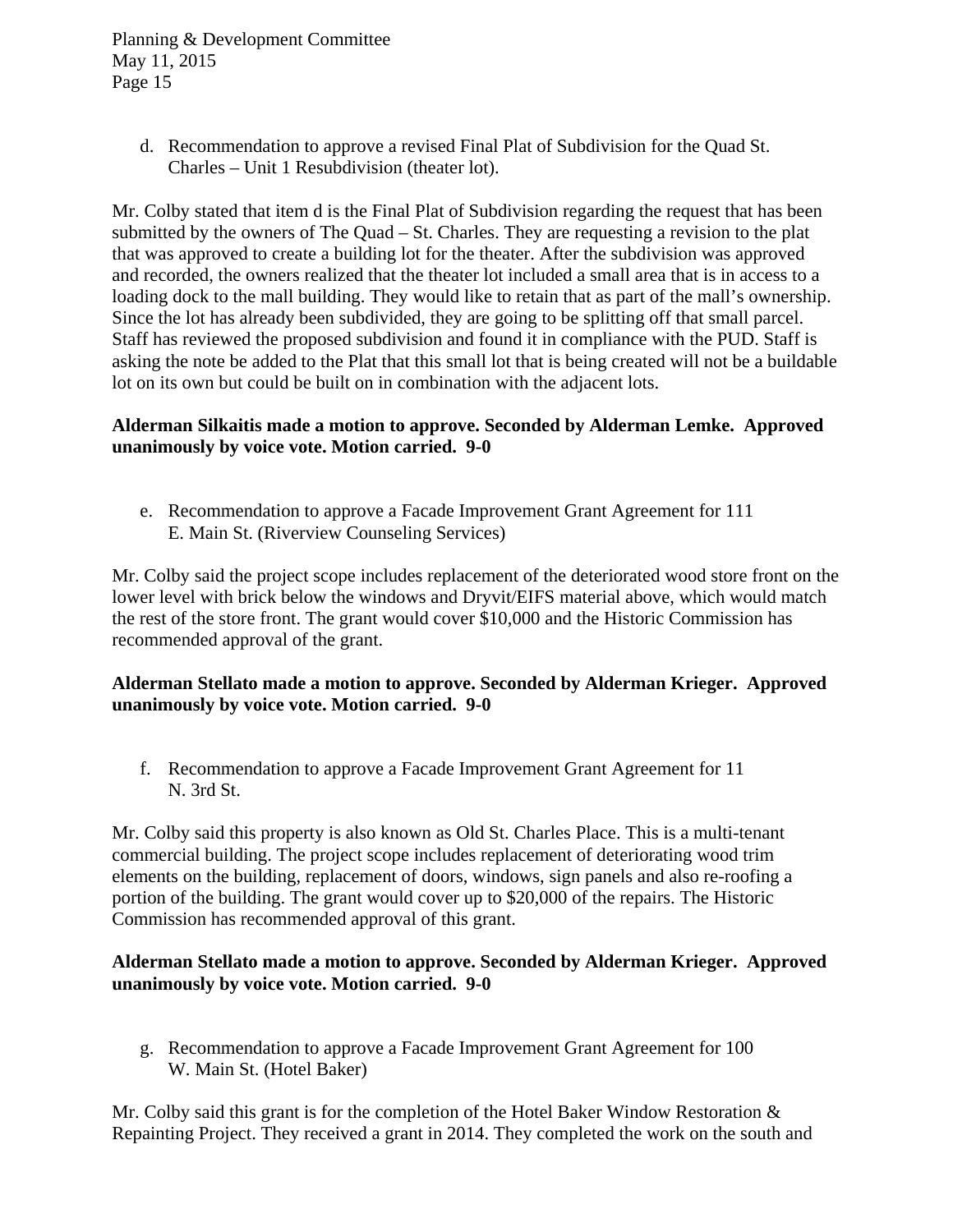east elevations of the building. This grant would cover the remaining work on the windows for the north and west elevations of the building. This property is listed on the National Register of Historic Places, under the Facade Improvement Program, it is entitled to some additional funds provided they are spent on architecturally significant features. The Historic Commission has recommended that the windows are architecturally significant features of the building and therefore warrant additional funding. They have recommended approval of the grant that should cover up to \$10,000 of the cost of the work.

Alderman Lewis asked Mr. Colby if this is it for 5 years for the Hotel Baker. Mr. Colby said yes and the grant amount is limited over a 5 year period of no more than \$20,000. For properties listed on the National Register of Historic Places, that could be increased to \$30,000. Last year, the Hotel received \$15,000 and with the approval of this grant, they will receive \$10,000 so they will be up to \$25,000. Potentially they could receive a grant for the following year for \$5,000 if it was for something that was determined to be architecturally significant. Alderman Lewis confirmed with Mr. Colby that they would have to wait 5 years before receipt of another grant as they would have reached the maximum amount awarded based on the requirements of the program.

## **Alderman Krieger made a motion to approve. Seconded by Alderman Lemke. Approved unanimously by voice vote. Motion carried. 9-0**

h. Recommendation to approve a Corridor Improvement Grant Agreement for 700 E. Main St. (T&J, LLC)

Mr. O'Rourke said this grant is for enhancements along E. Main Street, between the building and the road. Much of this will be used to replace what was damaged with the widening and road construction that occurred along E. Main Street as well as to enhance the overall appeal of the site. The City's share of the proposed grant would be \$5,405. The Corridor Improvement Commission recommends approval of this grant.

# **Alderman Stellato made a motion to approve. Seconded by Alderman Gaugel. Approved unanimously by voice vote. Motion carried. 9-0**

i. Recommendation to approve a Corridor Improvement Grant Agreement for 2422 W. Main St. (KMK Global Investments, LLC)

Mr. O'Rourke stated the applicant will be adding new landscape enhancements around both their monument sign and landscape islands in front of the building- located between the building and the road as well as directly in front of the building. Basically, they will be replacing the landscape between the front of the building to the street. The City's share of this grant will be \$4,749. The Corridor Improvement Commission recommends approval of this grant.

# **Alderman Stellato made a motion to approve. Seconded by Alderman Gaugel. Approved unanimously by voice vote. Motion carried. 9-0**